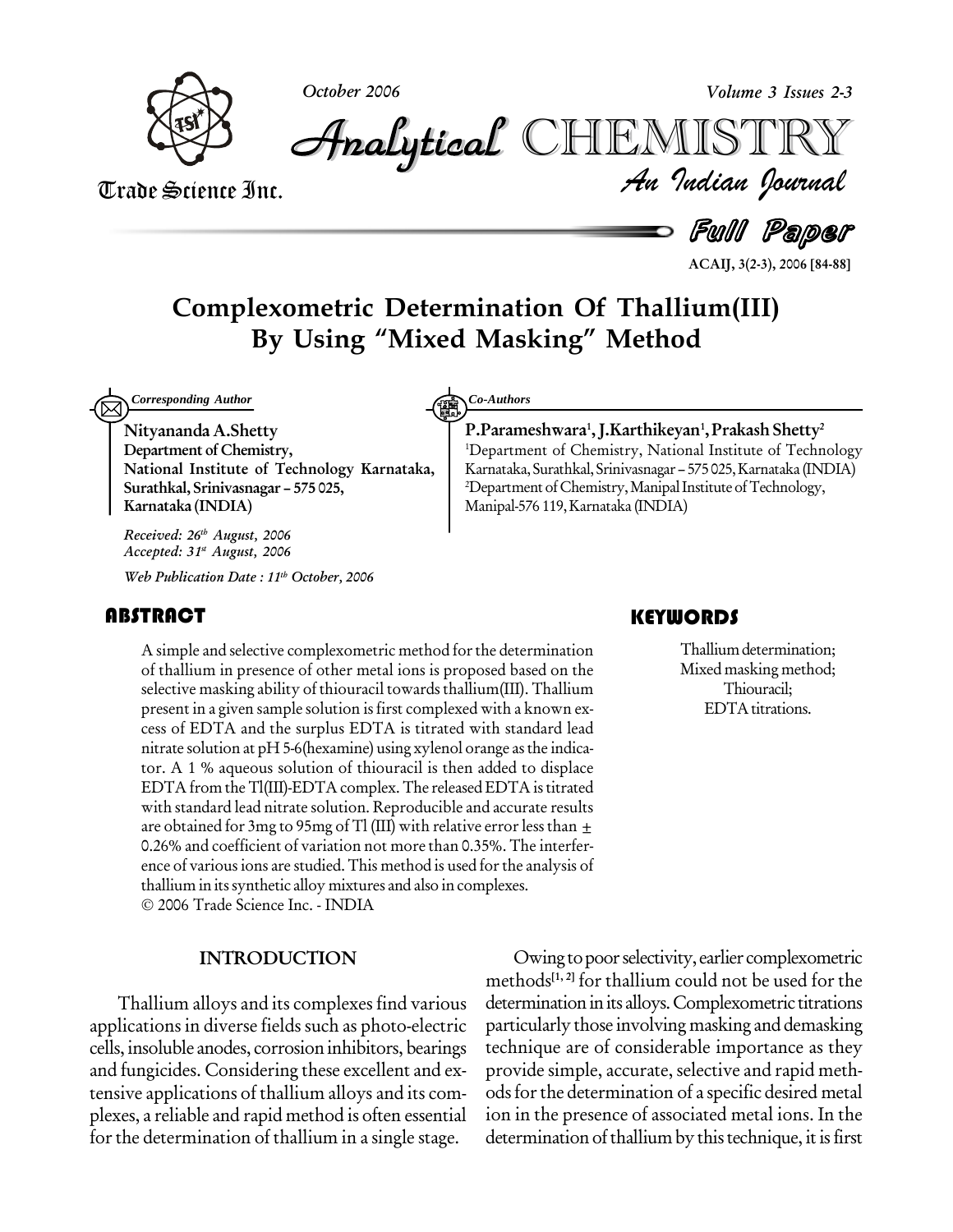complexed with EDTA along with the associated ions followed by selective decomposition of Tl- EDTA complex with the suitable masking agent. The released EDTA is back titrated with suitable titrant. Literature survey shows that a number of sulphur nitrogen donor ligands such as thiopyrene **[3]**, thiosemicarbazide **[4]**, hydrazine sulphate **[5]**, 2 mercapto ethanol **[6]**, thiocarbohydrazide **[7]**, ascorbic acid **[8]**, DL-cysteine **[9]**, 3-mercapto-1,2-propanediol **[10]**, ethylene thiourea **[11]**, sodium sulfite **[12]**, 2-thiazoline- 2-thiol **[13]**, hydroxylamine hydrochloride **[14]**, semicarbazide hydrochloride **[15]**, thiosulfate **[16]**, thio urea **[17]**, cysteamine hydrochloride **[18]**, thioglycolic acid **[19]**, oxalic acid **[20]**, ethanethiol **[21]** etc. have been used as selective releasing agents in the complexometric determination of Tl(III). Some of these methods either require heating or readjustment of pH for the quantitative release of EDTA from Tl-EDTA complex. The proposed method when compared with other recently reported method (TABLE 1), shows that there is no interference from most of the metal ionsincluding copper. Moreover, the interference of metal ions such as Hg(II), Pd(II) and Sn(IV) can also be obviated by using the suit able secondary masking agent.

The present investigation describes, thiouracil as a selective releasing agent in the complexometric determination of thallium(III). The effects of foreign ions have been studied and application of the method in the determination of thallium in its complexes and synthetic mixture of ions has been reported.

## **EXPERIMENTAL**

## **Reagents**

All reagents used were of analytical or chemi cally pure grade.Thallium(III) chloride solution -Pre pared by following the reported procedure<sup>[22]</sup>. A known weight of thallous nitrate was dissolved in minimum amount of water, oxidized to Tl(III) by alkaline bromine, separated and purified by precipi tation as  $T1(OH)$ <sub>3</sub>. It was then dissolved in 2N HCl, posed n made up to the mark with distilled water and stan dardized by the chromate method **[23]**.

Lead nitrate solution (0.02M) - Prepared by dis solving a known amount of lead nitrate in water and standardized gravimetrically by the chromate method **[23]**.

EDTA solution  $(\sim 0.04M)$ - Prepared by dissolving the disodium salt of EDTA in distilled water.

Xylenol orange indicator - A freshly prepared 0.5% aqueous solution of the indicator was used.

Thiouracil solution-Used as a freshly prepared 1% aqueous solution

Preparation of Foreign ions - Solutions of vari ous metal ions were prepared by dissolving the ap propriate metal salts in water or suitable acids.

## **Procedure**

To an aliquot of the solution containing 3-95 mg of thallium solution and varying amounts of di verse metal ions taken in a 250mL conical flask, an excess of 0.04M EDTA solution was added. The solution was diluted with 20mL of distilled water. The pH of the solution was adjusted to 5-6 by add ing solid hexamine. The uncomplexed EDTA was back titrated with standard lead nitrate solution to the sharp color change of xylenol orange indicator from yellow to red. A 1% aqueous solution of thiouracil was added (just above 1:10 molar ratio M: L), shaken well and allowed to stand for 1-2 minutes. The releasedEDTA was back titrated with standard lead nitrate solution to the same end point as before. The second titre value is equivalent to the thallium content present in the aliquot.

## **Analysis of Thallium Complexes**

*An*posed method using thiouracil asthe masking agent.  $\overline{a}$ **[22]**. A ness with aqua-regia. The residue was then cooled, A number of thallium(I) complexes with 5-amino-2-mercapto-1,3,4-thiadiazole, 4-amino-5-mercapto- 3-methyl-1,2,4-triazole, 4-amino-3-ethyl-5-mercapto -1,2,4-triazole, 4-amino-5-mercapto-3-n-propyl- 1,2,4-triazole were prepared and purified as perthe reported methods<sup>[24,25]</sup>. A known weight of the complex was decomposed by evaporation to near dry dissolved in  $3mL$  of  $2N$  HNO<sub>3</sub>, and made up to 250mL with distilled water. Aliquots of the made up solution were used for titration as per the pro-

## **RESULTS AND DISCUSSIONS**

Mechanism of demasking by using mixed mask-

*India*<br>*Indian*<br>*IISTRY*<br>*Indian hournal* CHEMISTRY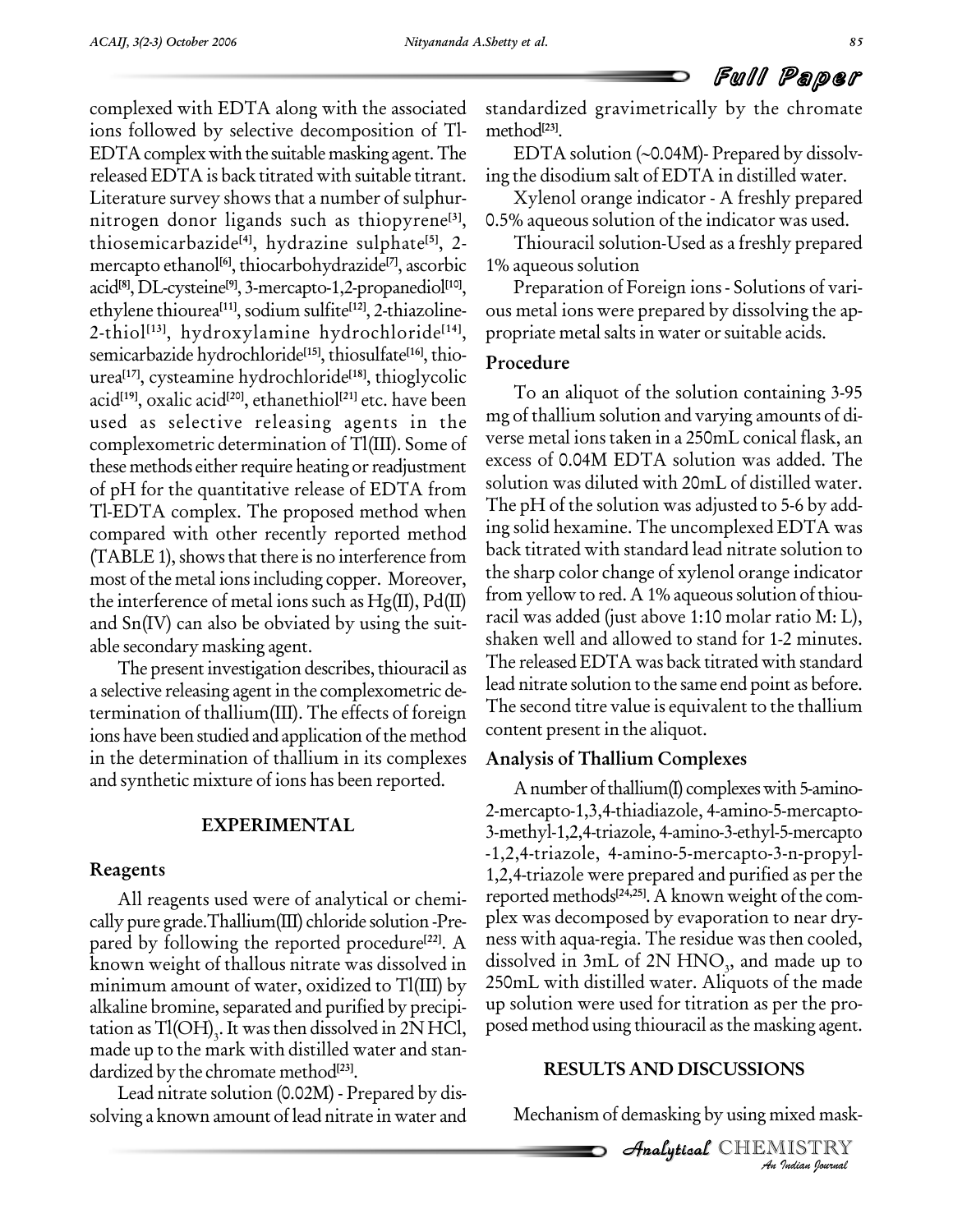## Full Paper

ing method. Among the many possible mechanisms of demasking metal-EDTA complexes, the one in volving a change in the oxidation state of the metal seemsto be more plausible in the proposed method ("Mixed" masking, reduction followed by complexation). Generally, a metal, which can exist in two different oxidation states, differs in its tendency to form a stable complex with EDTA at different oxi dation states. Thallium is one such element, which forms a stable complex with EDTA in its trivalent state<sup>[26]</sup>, but shows little tendency for complexation found to with EDTA in its monovalent state **[27]**. Even if thal lium (I) forms complex with EDTA it may do so only in the basic medium (pH 8-9) and complete decomposition ofTl(I)-EDTA complex takes place in the acidic medium<sup>[28]</sup>. Therefore, the redox behavior of Tl(III)-Tl(I) can be conveniently employed in acidic medium for its complexometric determination by "mixed" masking method.

Being a good reducing agent, thiouracil effec tively reduces Tl(III) to Tl(I) by a 2-electron change process<sup>[29]</sup>. The redox reaction can be represented as **contingly** follows  $2R-S-H \rightarrow R-S-S-R + 2H^+ + 2e$   $(R = C_4H_3N_2O^-)$ <br>  $T^{13+} + 2e^- \rightarrow T^{1+}$ 

 $Tl^{3+} + 2e \rightarrow Tl^{+}$ 

Thiouracil act as a monodentate ligand, selec tively demasks thallium from Tl(III)-EDTA complex through a change in the oxidation state of thallium (reduction) and thereby releases EDTA quantita tively. Besides changing the oxidation state of thallium, thiouracil forms a stable and soluble complex with  $T1(I)$ . The  $+1$  oxidation state of thallium in its complex was confirmed by spot test **[30]**. A red pre cipitate was formed when a solution of the complex in dilute hydrochloric acid was treated with a drop each of bismuth nitrate solution and sodium iodide solution.

#### **Effect of reagent concentration**

Preliminary experimental results showed that addition of thiouracil in 1:10 molar ratio (M:L) was found to be sufficient forthe quantitative release of EDTA from Tl(III)-EDTA complex at room tem perature. However, no adverse effects on the results were observed even on adding 20 fold excess of the reagent. In all our subsequent determinations the concentration of the reagent was maintained at slightly excess above the required molar ratio.

#### **Accuracy and precision**

In order to study the accuracy and precision of the method, determinations of thallium in the con centration range of 3-95 mg were carried out under optimized experimental conditions.These results are presented in TABLE-1. The results show that the maximum relative error does not exceed  $\pm$ 0.26% and coefficient of variation not more than 0.35 %. From these results, it is reasonable to infer that the pro posed method is precise and accurate.

## **Effect of foreign ions**

In order to ascertain the possible interference of

| TABLE 1: Comparison of the reported reagents with the proposed reagent |  |  |
|------------------------------------------------------------------------|--|--|
|                                                                        |  |  |

| Reagent                        | Conditions                                        | Remarks                                                                                 | References          |
|--------------------------------|---------------------------------------------------|-----------------------------------------------------------------------------------------|---------------------|
| Ethylene thiourea              | pH 5-6(hexamine) Xylenol orange as the indicator  | $Ag(I), Hg(II)$ and $Sn(IV)$                                                            | 11                  |
| Sodium sulfite                 | pH 5-6(hexamine) Xylenol orange as the indicator  | $Hg(II)$ , $Pd(II)$ and $Sn(IV)$                                                        | 12                  |
| 2-Thiazoline-2-thiol           | pH 5-6(hexamine) Xylenol orange as the indicator  | Hg(II), Pd(II), Cu(II), Fe(III), Al(III) V(III),<br>$Cr(III)$ , $Ce(IV)$ and $Sn(IV)$ , | 13                  |
| Hydroxylamine<br>hydrochloride | pH 5-6(hexamine) Xylenol orange as the indicator  | Ag(I), Hg(II), Pd(II), Au(III), Sb(IV) and<br>Sn(IV)                                    | 14                  |
| Thiosulfate                    | pH 5-6(hexamine) Xylenol orange as the indicator- | $Pd(II)$ , Hg(II), Au(III), Zr(III) and Sn(IV)                                          | 16                  |
| Thiourea                       | pH 5-6(hexamine) Xylenol orange as the indicator  | $Cu(II)$ , $Pd(II)$ , $Hg(II)$ , $Zr(III)$ and $Sn(IV)$                                 | 17                  |
| Cysteamine<br>hydrochloride    | pH 5-6(hexamine) Xylenol orange as the indicator  | $Cu(II)$ , $Pd(II)$ and $Sn(IV)$                                                        | 18                  |
| Thioglycolic acid              | pH 5-6(hexamine) Xylenol orange as the indicator  | Pd(II), Hg(II), Cu(II), Cr(III) and Sn(IV)                                              | 19                  |
| Oxalic acid                    | pH 5-6(hexamine) Xylenol orange as the indicator  | Pd (II), Hg (II), Cr (III) and Sn(IV)                                                   | 20                  |
| Ethane thiol                   | pH 5-6(hexamine) Xylenol orange as the indicator  | Pd (II), Hg (II), Cr (III) and Sn(IV                                                    | 21                  |
| Thiouracil                     | pH 5-6(hexamine) Xylenol orange as the indicator  | Pd (II), Hg (II), Cr (III) and Sn(IV                                                    | Proposed<br>reagent |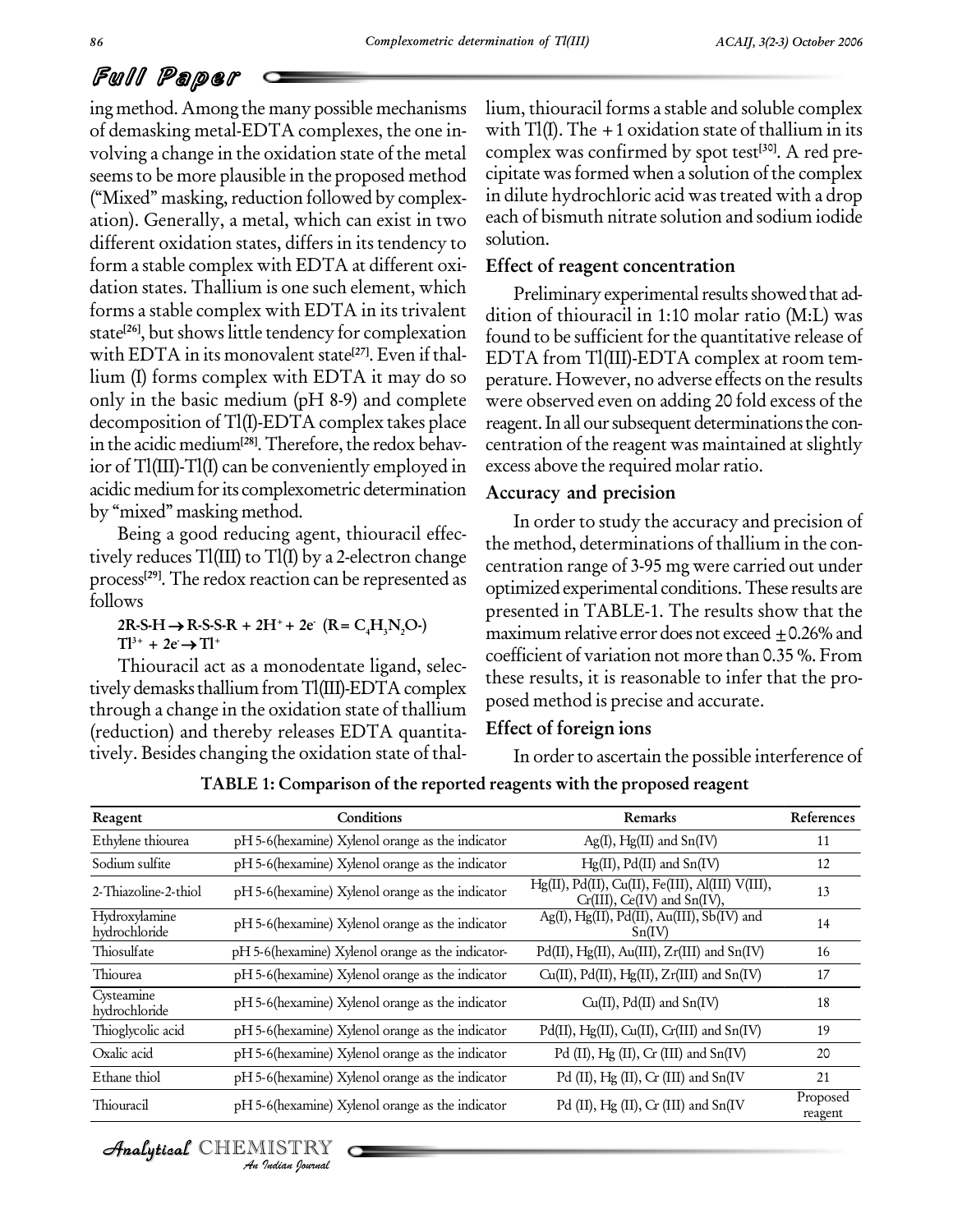| Thallium, mg<br>Taken<br>Found $(*)$ |       | Relative     |                       | Coefficient            |                      |
|--------------------------------------|-------|--------------|-----------------------|------------------------|----------------------|
|                                      |       | error<br>(%) | Standard<br>deviation | οf<br>variation<br>(%) | Me<br>P <sub>b</sub> |
| 3.82                                 | 3.83  | $+0.26$      | 0.01                  | 0.26                   | Zn                   |
| 7.64                                 | 7.65  | $+0.13$      | 0.02                  | 0.26                   | Co<br>Cd             |
| 11.46                                | 11.44 | $-0.17$      | 0.04                  | 0.35                   | Ba(                  |
| 15.28                                | 15.30 | $+0.13$      | 0.04                  | 0.26                   | Сu                   |
| 19.10                                | 19.11 | $+0.05$      | 0.02                  | 0.10                   | Mn                   |
| 22.92                                | 22.88 | $-0.17$      | 0.06                  | 0.26                   | Hg                   |
| 30.56                                | 30.53 | $-0.09$      | 0.06                  | 0.19                   | Nil<br>Pd            |
| 38.20                                | 38.17 | $-0.08$      | 0.05                  | 0.13                   | La(                  |
| 57.30                                | 57.39 | $+0.16$      | 0.11                  | 0.19                   | Y(I                  |
| 76.40                                | 76.51 | $+0.14$      | 0.13                  | 0.17                   | Al(                  |
| 95.50                                | 95.38 | $-0.13$      | 0.15                  | 0.15                   | As<br>Rh.            |

**TABLE 2: Precision and accuracy in the determina tion of Tl(III)**

**TABLE 3: Determination of 18.65 mg of thallium (III) in the presence of diverse metal ions**

| (*) Average of six determinations |  |
|-----------------------------------|--|
|-----------------------------------|--|

the diverse ions, thallium determination was carried out with an aliquot containing  $18.65mg$  of  $T1(III)$  in the presence of various metal ions and anions. The non interfering ions are listed in TABLE 3. How ever,  $Pd(II)$ ,  $Hg(II)$ , and  $Sn(IV)$  interfere severely. The interference of these ions are due to the release of EDTA from their EDTA complexes on the addi tion of the reagent. However the interference of  $Pd(\Pi)$ (up to 10 mg), Hg(II) (up to 20 mg) and Sn(IV) (5mg) can be avoided by premasking these ions with L-histidine (5%,15-20ml), acetyl acetone (5ml) and sodium fluoride (saturated solution of NaF, 10ml) respectively.

#### **APPLICATION**

In order to explore the utility of the proposed method, quantitative analysis of complexes and syn thetic mixtures of thallium were carried out.The results of analysis of such samples are given in TABLES 2 & 3. From these results it can be con cluded that the proposed method can be conveniently employed for rapid analysis of such samples.

#### **CONCLUSIONS**

The method is simple and rapid, does not require any heating for the quantitative release of EDTA

| Metal ions         | Quantity<br>adde d | Thallium<br>found* (mg) | Relative<br>error  |
|--------------------|--------------------|-------------------------|--------------------|
|                    | (mg)               |                         | (%)                |
| Pb(II)             |                    | 18.65                   |                    |
| Zn(II)             | 250                | 18.65                   | 0.00               |
| Co(II)             | 200                | 18.63                   | 0.00               |
| Cd(II)             | 100                | 18.64                   | $-0.11$            |
| Ba(II)             | 80                 | 18.66                   | $-0.05$            |
| Cu(II)             | 80                 | 18.65                   | $+0.05$            |
| Mn(II)             | 50                 | 18.63                   | 0.00               |
| $Hg(II)^*$         | 25                 | 18.65                   | $-0.11$            |
| N <sub>i</sub> II) | 20<br>05           | 18.66                   | 0.00<br>$+0.05$    |
| $Pd(II)^\theta$    |                    | 18.66                   |                    |
| La(III)            | 10<br>100          | 18.65                   | $+0.05$<br>0.00    |
| Y(III)             | 80                 | 18.64                   |                    |
| $\text{Al(III)}$   | 30                 | 18.63                   | $-0.05$            |
| As(III)            |                    | 18.62                   | $-0.11$            |
| Rh(III)            | 20<br>20           | 18.63                   | $-0.16$<br>$-0.11$ |
| Ce(III)            | 10                 | 18.65                   | 0.00               |
| Bi(III)            | 10                 | 18.64                   | $-0.05$            |
| Ru(III)            | 05                 | 18.62                   | $-0.16$            |
| Se(IV)             | 30                 | 18.64                   | $-0.05$            |
| Pt(IV)             | 30                 | 18.65                   | 0.00               |
| $Sn(IV)^*$         | 05                 | 18.66                   | $+0.05$            |
| W(VI)              | 30                 | 18.65                   | 0.00               |
| U(VI)              | 15                 | 18.64                   | $-0.05$            |
| Citrate            | 200                | 18.65                   | 0.00               |
| Sulphate           | 200                | 18.64                   | $-0.05$            |
| Acetate            | 150                | 18.67                   | $+0.11$            |
| Phosphate          | 140                | 18.63                   | $-0.11$            |
| Oxalate            | 150                | 18.64                   | $-0.05$            |
| Borate             | 120                | 18.67                   | $+0.11$            |
| Tartarate          | 100                | 18.65                   | 0.00               |
| Chloride           | 50                 | 18.66                   | $+0.05$            |

**Average of 4 determinations**

**Premasked with Acetyl acetone**

**Premasked with Histidine Premasked with sodium fllouride**

**TABLE 4: Analysis of thallium complexes**

| Complexes                | Thallium<br>calculated<br>$\mathcal{O}_0$ | Thallium<br>found $(*)$<br>$\%$ | Relative<br>error<br>$\mathcal{O}_0$ |
|--------------------------|-------------------------------------------|---------------------------------|--------------------------------------|
| $T1(C_4H_7N_4S)^{(a)}$   | 58.83                                     | 58.70                           | $-0.22$                              |
| $T1(C_3H_5N_4S)^{(b)}$   | 61.37                                     | 61.45                           | $+0.13$                              |
| $T1(C_5H_9N_4S)^{(c)}$   | 56.55                                     | 56.43                           | $-0.21$                              |
| $T1(C_2H_2N_3S_2)^{(d)}$ | 60.73                                     | 60.84                           | $+0.18$                              |

**(\*)Average of four determinations**

1,2,4-triazole<br>1-1,2,4-triazole.<br>yl-1,2,4-triazole<br>iadiazole.<br>IISTRY <sup>(9</sup>Average of four determinations<br><sup>(a)</sup>Thallium complex with 4-amino-5-mercapto-3-ethyl-1,2,4-triazole **(b)Thallium complex with 4-amino-5-mercapto-3-methyl-1,2,4-triazole. (c)Thallium complex with 4-amino-5-mercapto-3-n-propyl-1,2,4-triazole (d)Thallium complex with 5-amino-2-mercapto-1,3,4-thiadiazole.**